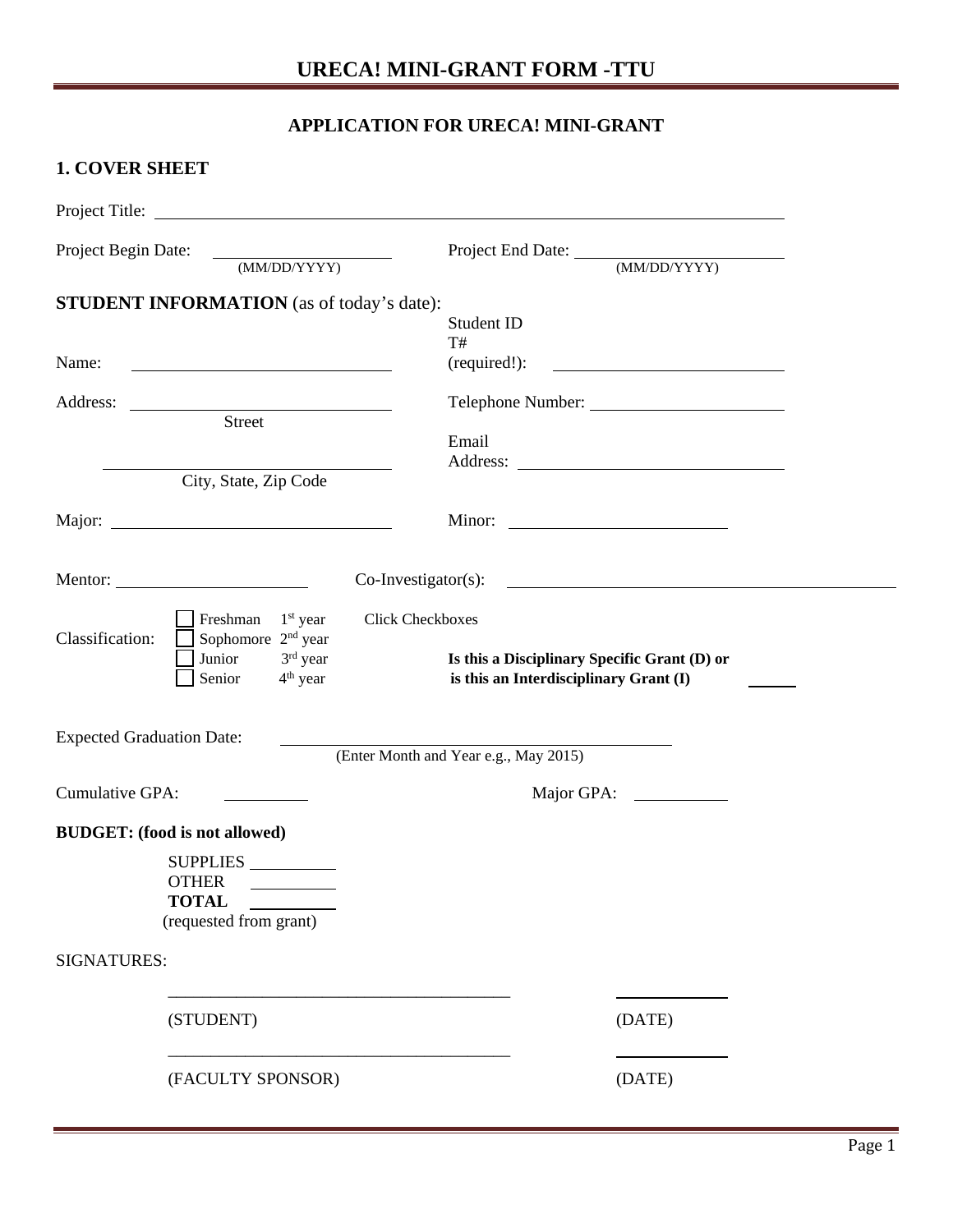### **2. URECA! BUDGET FORM**

#### **(To be developed in consultation with faculty mentor)**

| <b>Student Name:</b> |  |  |
|----------------------|--|--|
|                      |  |  |
| Project Title:       |  |  |

### **DETAILED BUDGET:**

Itemize expenses for items not provided through TTU or your faculty mentor. The maximum is \$1000 for academic year mini-grants. Submit separate sheet with supporting documentation (e.g., product specifications, cost estimates, travel request forms) if appropriate. The budget page should include a list of the items within categories (i.e., supplies, personal protective equipment, services, equipment, mileage, etc.) and a justification of any unusual items. Round to the nearest dollar. If the total project costs exceed the \$1000 maximum of this award for academic year mini-grants or \$4000 for summer grants, then list any other sources of support (SMAC 606, other grants) on a separate additional sheet.

| <b>Expense Items</b> | <b>Estimated Costs</b> |
|----------------------|------------------------|
|                      |                        |
|                      |                        |
|                      |                        |
|                      |                        |
|                      |                        |
|                      |                        |
|                      |                        |

| <b>Total Budget Request:</b> |  |
|------------------------------|--|
|                              |  |

All funds for expense items, such as materials, supplies, equipment, software, computers, resources, or for other expenditures such as travel integral to the conduct of the project or costs for outside services performed, must be clearly and fully documented in the project description in Section 3. Remember, not all committee members are familiar with your area of study, and as such, they may not fully understand the need for materials, supplies, travel, and other expenses. Such documentation must include:

- Name/description of expense item
- Cost of expense item
- Detailed justification for why this expense item is necessary
- Brief description of how this item is to be used for this project
- Can the project be completed without the requested item(s)?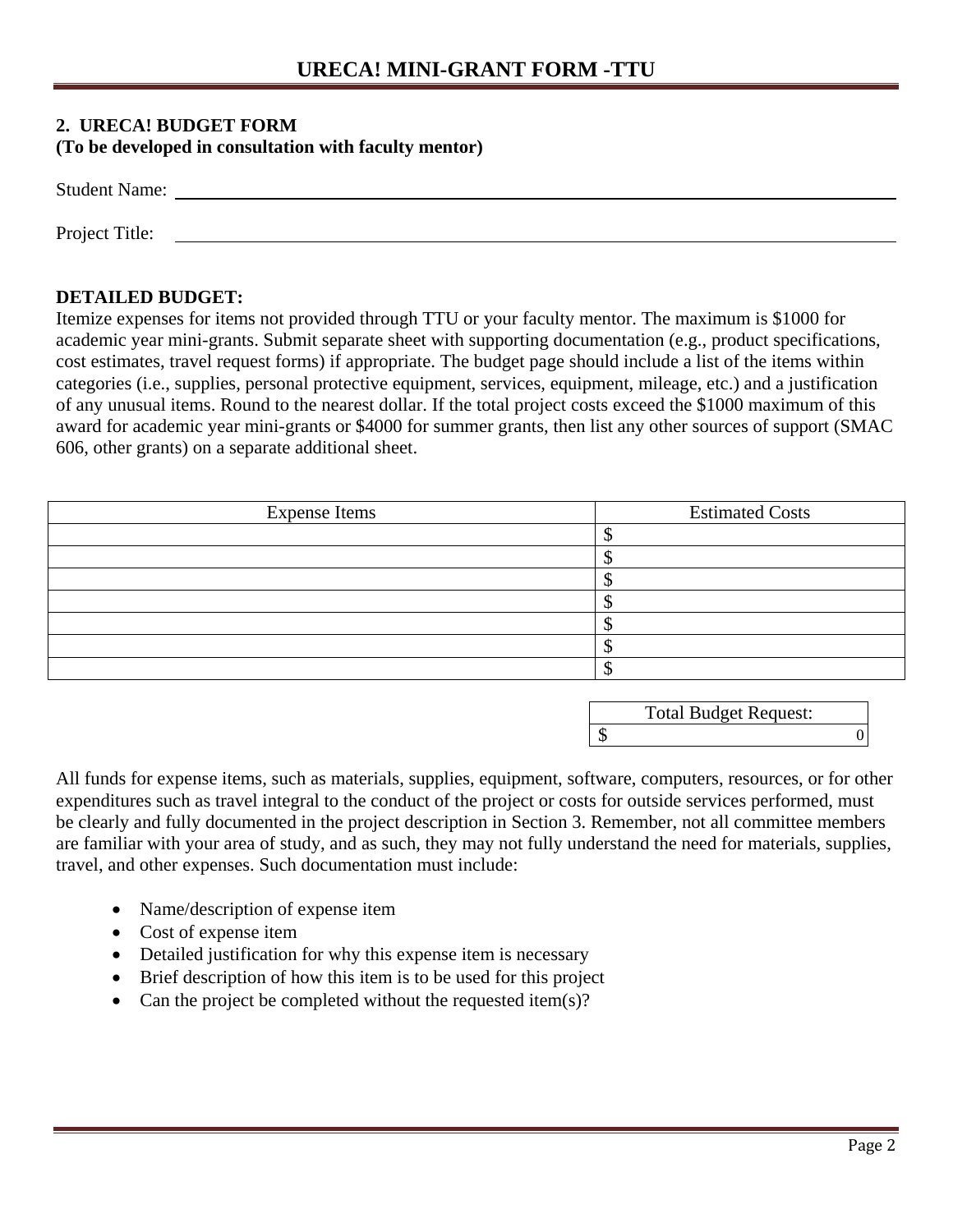**3. PROJECT DESCRIPTION:** The student must complete this section in her/his own words.

Have your advisor review it to ensure that you both agree on its contents.

The Project Description consists of the following sections:

- Introduction/Background (include your main research question and/or creative outcome; use supporting citations)
- Describe what you plan to do during the course of the project
- Explain how the project extends both your own present knowledge and contributes to your field of study; explain its value and to whom.
- Define the role of your faculty advisor: describe how you will collaborate, how often you will meet, what, if any, direct responsibilities your advisor will have to the positive outcome of the project.

### **NOTE: This description must be written to an educated lay audience. The review committee will not necessarily contain a member from your field**.

[INSERT PROJECT DESCRIPTION here or add additional pages: ~THREE PAGES or 1500 WORD MAXIMUM]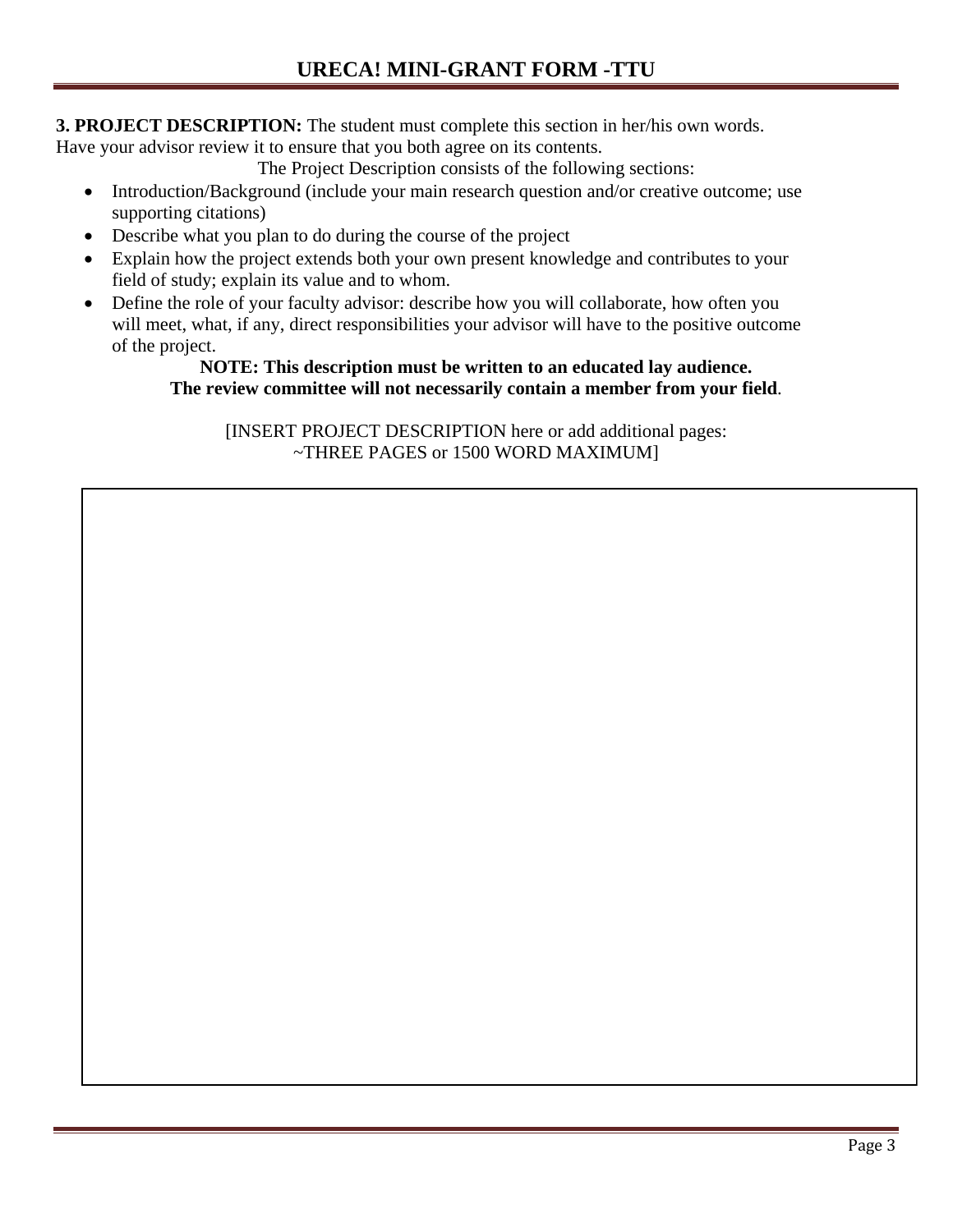## **URECA! MINI-GRANT FORM -TTU**

### **4. Environmental Health and Safety (check all that apply to your proposed research)**

- $\Box$  Infectious Agents (including Select Agents)
- $\Box$  Human Derived Materials
- Recombinant DNA

□ Hazardous Chemicals (including controlled substances)

Will hazardous wastes be generated?

 $\Box$  Yes  $\neg$  No

Plant Pathogens (including Select Agents)

Compressed gases

Cryogenic materials

- Noise
- Nanoparticles
- Non-native/Invasive species

Shipping/receiving and/or transporting hazardous materials (including dry ice, chemicals, and biological materials)

Radionucleotides

Ionizing radiation/Lasers

Aquatic hazards (diving/boat/etc.)

If any box above is checked your application must also be reviewed by Environmental Health and Safety. For guidance in defining research hazards, please consult the EHS website: [www.tntech.edu/safety](http://www.tntech.edu/safety)

### **Vertebrate Animals**

**<http://www.tntech.edu/research/animal-care-and-use-iacuc/>**

- 1. Does the research proposed in this application involve the use of vertebrate animals?
	- No. (Review by IACUC is NOT required. Do not answer Question 2.)

Yes. (Review by IACUC is required. Continue with Question 2.)

- 2. A protocol for the research proposed in this application (check one):
- has been approved and is on file in the IACUC.
- has been submitted to the IACUC.
- will be submitted to the IACUC.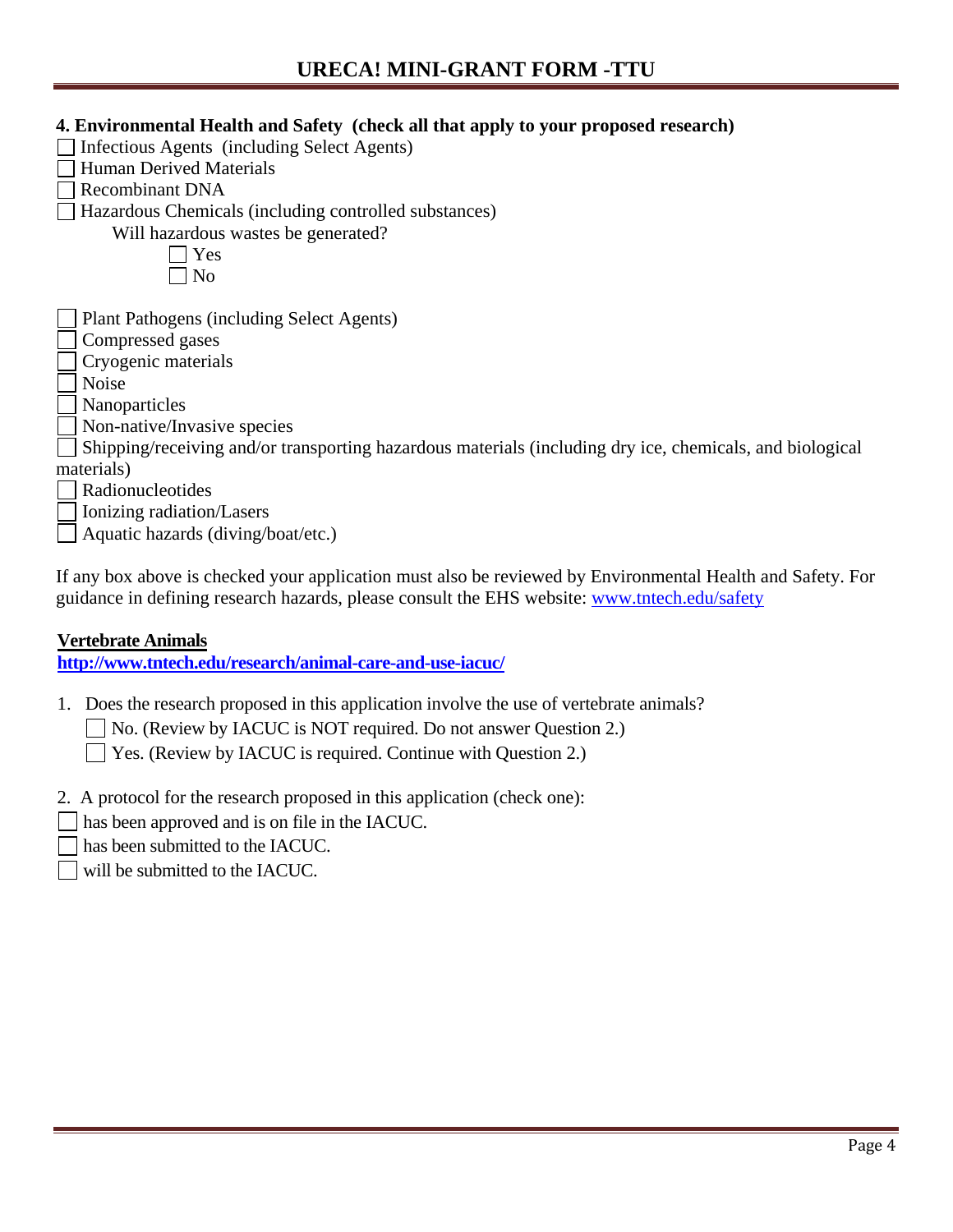# **URECA! MINI-GRANT FORM -TTU**

## **Human Subjects**

**<http://www.tntech.edu/research/hs-guidelines/>**

1. Does the research proposed in this application involve the use of human subjects (INCLUDING use of de-identified data or specimens of human origin)?

No. (Review by the TTU Institutional Review Board is NOT required. **Do not answer Question 2 in Safety Training**.)

Yes. (Review by TTU Institutional Review Board is required. **Continue with Question 2 in Safety Training**.)

Include in the URECA! application your IACUC and/or IRB application(s) and/or approval letter(s). *Note: No funding will be given prior to the receipt of the necessary approval, but applications will still be accepted.* 

## **Safety Training**

- 1. Have you completed all appropriate required TTU safety training? Yes (Answer question 2)
	- No
- 2. Which TTU safety training(s) have you completed? List training title and date of completion. *Note: TTU safety training(s) are required prior to the start of any project.*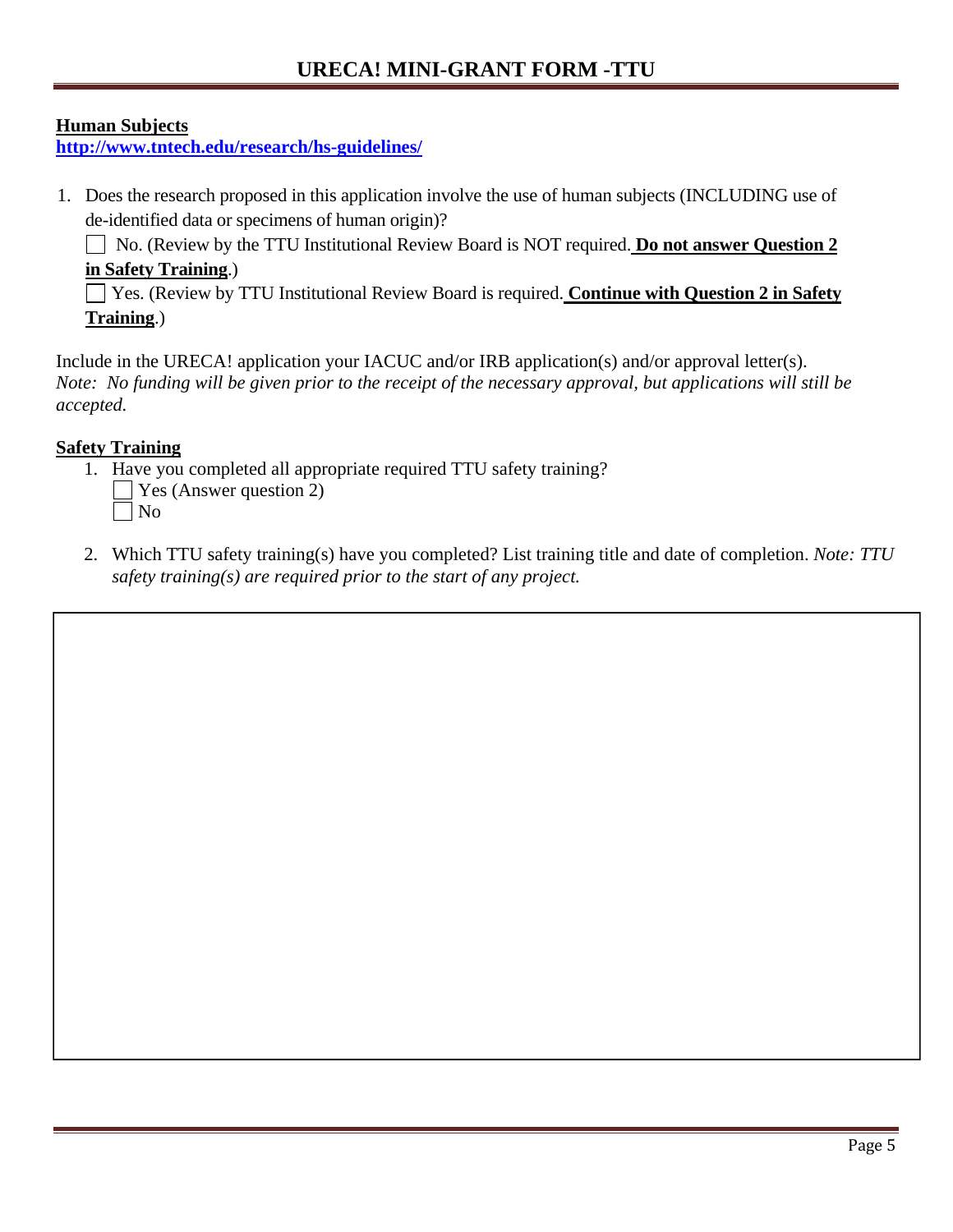#### **5. HEALTH and SAFETY**

Consider your project from start to finish. What health and safety related issues are involved with the work you will perform? What precautions will be taken to minimize the risks? Be sure to include information about wastes generated, hazards present in the research project, environmental protection, and precautions to be taken to protect yourself and others around you. (250 word maximum)

#### [INSERT HEALTH/SAFETY/ETHICS STATEMENT: 250 WORD MAXIMUM]

**6. Ethics**

Are there ethical considerations related to your project? (250 word maximum)

### **Ethics Signature Statement**

By signing below, I (the student) certify that all information provided in this application is accurate and not plagiarized.

Student Signature Date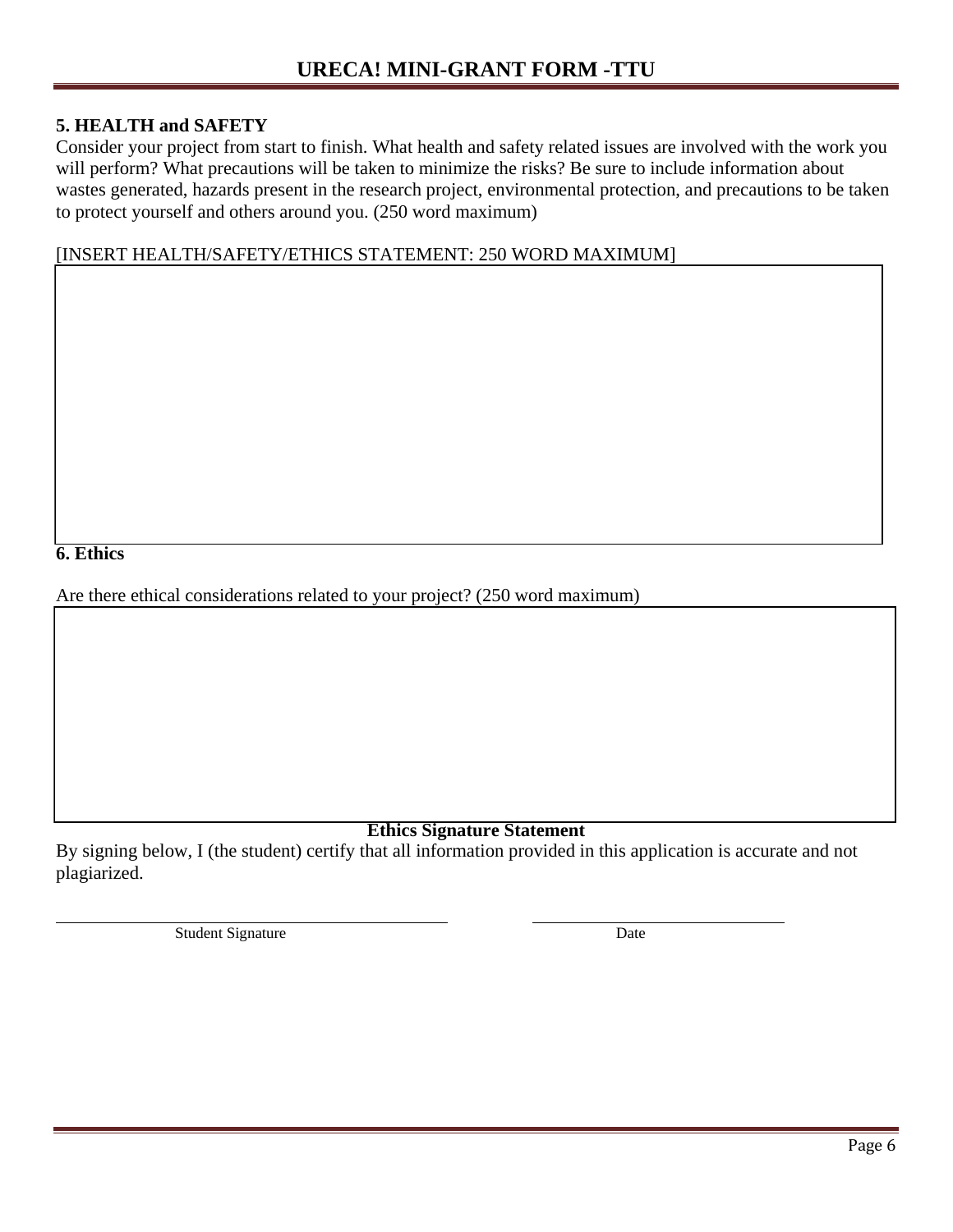## **7. LEARNING OBJECTIVES AND CAREER NARRATIVE:**

Describe what you will learn, skills you will develop, and/or techniques that you will use and how this will enhance your career goals.

## [INSERT OBJECTIVES AND CAREER NARRATIVE: 500 WORD MAXIMUM]